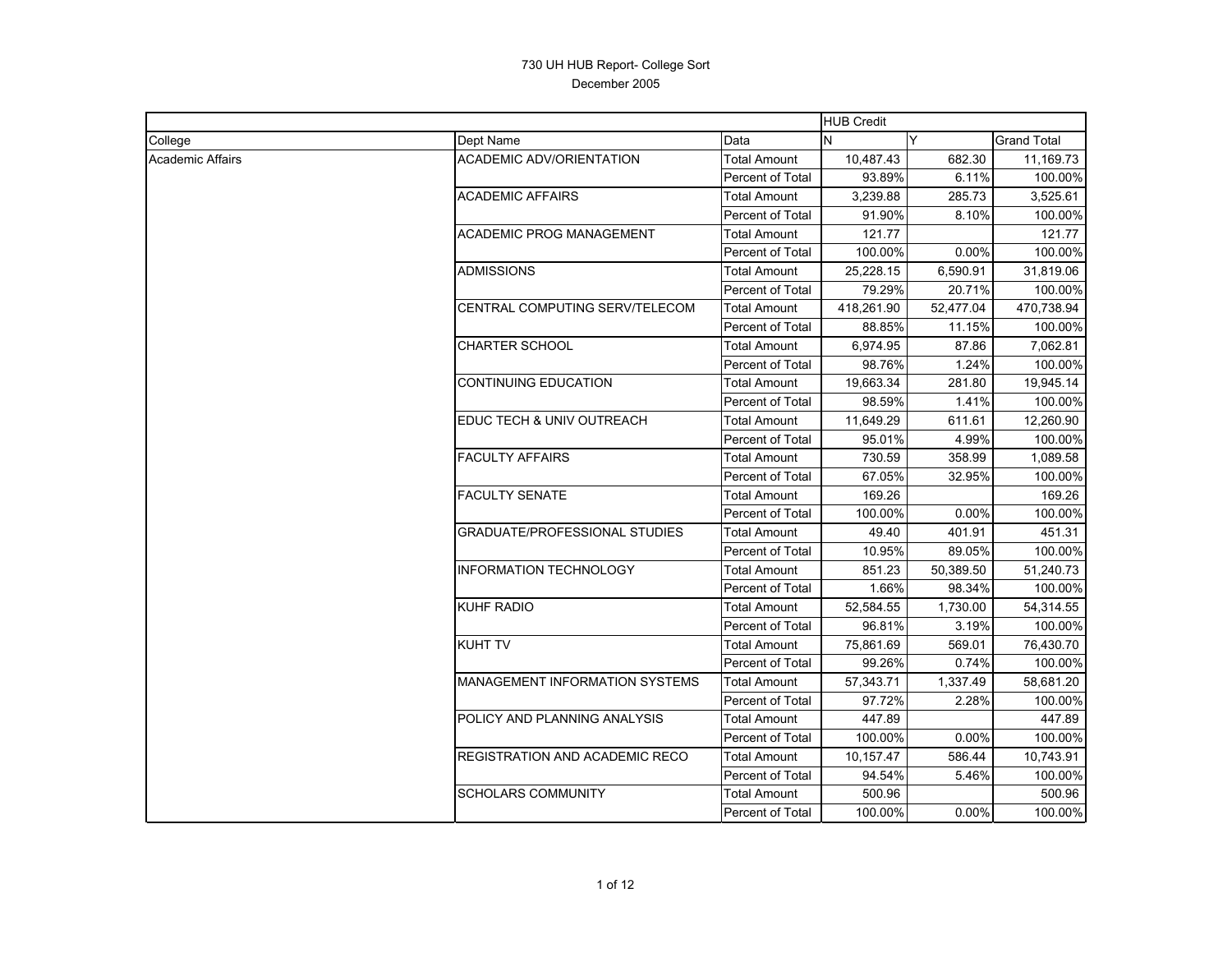|                                   |                                     |                         | <b>HUB Credit</b> |            |                    |
|-----------------------------------|-------------------------------------|-------------------------|-------------------|------------|--------------------|
| College                           | Dept Name                           | Data                    | N                 | Y          | <b>Grand Total</b> |
| <b>Academic Affairs</b>           | SCHOLARSHIPS (SPECIAL)              | <b>Total Amount</b>     | 615.83            |            | 615.83             |
|                                   |                                     | Percent of Total        | 100.00%           | 0.00%      | 100.00%            |
|                                   | SCHOLARSHIPS AND FINANCIAL AID      | <b>Total Amount</b>     | 287.50            |            | 287.50             |
|                                   |                                     | Percent of Total        | 100.00%           | 0.00%      | 100.00%            |
|                                   | SECURITY AND DISASTER RECOVERY      | <b>Total Amount</b>     | 1,039.99          |            | 1,039.99           |
|                                   |                                     | Percent of Total        | 100.00%           | 0.00%      | 100.00%            |
|                                   | <b>TECHNOLOGY SUPPORT SERVICES</b>  | <b>Total Amount</b>     | 131,962.73        | 133,984.68 | 265,947.41         |
|                                   |                                     | <b>Percent of Total</b> | 49.62%            | 50.38%     | 100.00%            |
|                                   | UNDERGRADUATE STUDIES               | <b>Total Amount</b>     | 194.04            |            | 194.04             |
|                                   |                                     | Percent of Total        | 100.00%           | 0.00%      | 100.00%            |
| Academic Affairs Total Amount     |                                     |                         | 828,423.55        | 250,375.27 | 1,078,798.82       |
| Academic Affairs Percent of Total |                                     |                         | 76.79%            | 23.21%     | 100.00%            |
| Administration and Finance        | <b>ADMIN - FINANCIAL SVCS</b>       | <b>Total Amount</b>     | 847.69            | 743.55     | 1,591.24           |
|                                   |                                     | Percent of Total        | 53.27%            | 46.73%     | 100.00%            |
|                                   | <b>ADMINISTRATION &amp; FINANCE</b> | <b>Total Amount</b>     | 33,919.47         | 355.59     | 34,275.06          |
|                                   |                                     | Percent of Total        | 98.96%            | 1.04%      | 100.00%            |
|                                   | AVCIAVP-ADMINISTRATION              | <b>Total Amount</b>     | 7,824.04          | 1,054.02   | 8,878.06           |
|                                   |                                     | <b>Percent of Total</b> | 88.13%            | 11.87%     | 100.00%            |
|                                   | <b>BUDGET</b>                       | <b>Total Amount</b>     | 69.14             | 302.93     | 372.07             |
|                                   |                                     | Percent of Total        | 18.58%            | 81.42%     | 100.00%            |
|                                   | ENVIRONMENTAL HEALTH RISK MGMT      | <b>Total Amount</b>     | 30,282.15         | 13,433.82  | 43,715.97          |
|                                   |                                     | <b>Percent of Total</b> | 69.27%            | 30.73%     | 100.00%            |
|                                   | <b>FACILITIES &amp; PLANNING</b>    | <b>Total Amount</b>     | 2,956,731.73      | 357,812.00 | 3,314,543.73       |
|                                   |                                     | Percent of Total        | 89.20%            | 10.80%     | 100.00%            |
|                                   | <b>FINANCE</b>                      | <b>Total Amount</b>     | 4,940.59          | 4,514.31   | 9,454.90           |
|                                   |                                     | <b>Percent of Total</b> | 52.25%            | 47.75%     | 100.00%            |
|                                   | <b>FINANCIAL REPORTING</b>          | <b>Total Amount</b>     | 1,839.41          | 1,159.83   | 2,999.24           |
|                                   |                                     | <b>Percent of Total</b> | 61.33%            | 38.67%     | 100.00%            |
|                                   | <b>HUMAN RESOURCES</b>              | <b>Total Amount</b>     | 10,379.78         | 511.69     | 10,891.47          |
|                                   |                                     | <b>Percent of Total</b> | 95.30%            | 4.70%      | 100.00%            |
|                                   | <b>INST - PLANT</b>                 | <b>Total Amount</b>     | 2,020,425.41      | 7,310.00   | 2,027,735.41       |
|                                   |                                     | <b>Percent of Total</b> | 99.64%            | 0.36%      | 100.00%            |
|                                   | ONE CARD PROGRAM                    | <b>Total Amount</b>     | 16,496.07         | 659.22     | 17,155.29          |
|                                   |                                     | Percent of Total        | 96.16%            | 3.84%      | 100.00%            |
|                                   | PARKING & TRANSPORTATION            | <b>Total Amount</b>     | 93,841.33         | 1,030.80   | 94,872.13          |
|                                   |                                     | Percent of Total        | 98.91%            | 1.09%      | 100.00%            |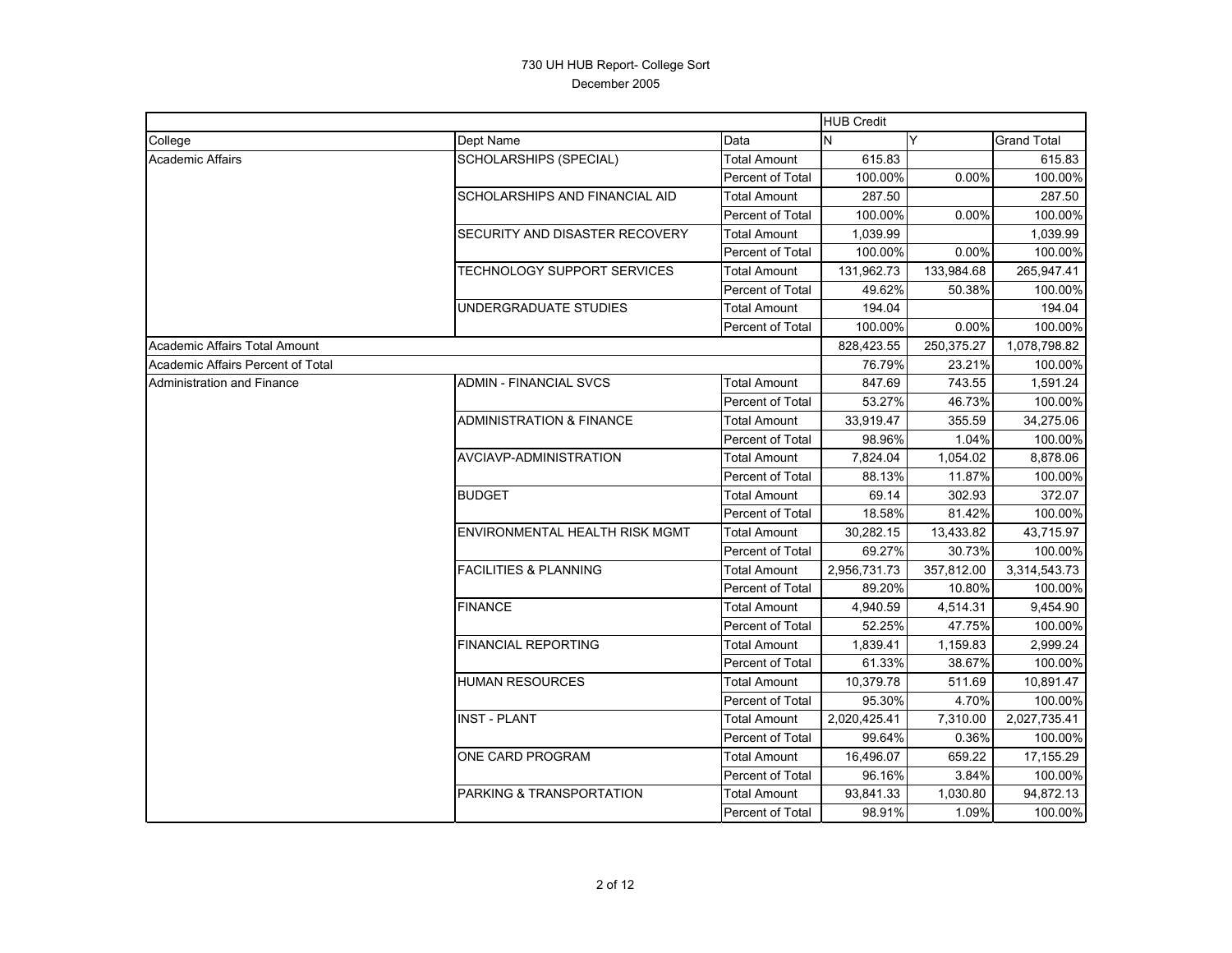|                                             |                                |                         | <b>HUB Credit</b> |             |                    |
|---------------------------------------------|--------------------------------|-------------------------|-------------------|-------------|--------------------|
| College                                     | Dept Name                      | Data                    | N                 | Y           | <b>Grand Total</b> |
| Administration and Finance                  | PHY PLANT-ADMINISTRATION       | <b>Total Amount</b>     | 30,053.89         | 29,543.87   | 59,597.76          |
|                                             |                                | Percent of Total        | 50.43%            | 49.57%      | 100.00%            |
|                                             | PHY PLANT-AUTOMOTIVE           | Total Amount            | 13,891.71         | 2,087.05    | 15,978.76          |
|                                             |                                | Percent of Total        | 86.94%            | 13.06%      | 100.00%            |
|                                             | PHY PLANT-BLDG MAINT           | Total Amount            | 47,115.17         | 2,425.90    | 49,541.07          |
|                                             |                                | Percent of Total        | 95.10%            | 4.90%       | 100.00%            |
|                                             | PHY PLANT-CUSTODIAL SVCS       | <b>Total Amount</b>     | 14,532.32         | 290.00      | 14,822.32          |
|                                             |                                | Percent of Total        | 98.04%            | 1.96%       | 100.00%            |
|                                             | PHY PLANT-GROUNDS MAINT        | <b>Total Amount</b>     | 13,663.61         | 37.24       | 13,700.85          |
|                                             |                                | Percent of Total        | 99.73%            | 0.27%       | 100.00%            |
|                                             | PHY PLANT-SOLID WASTE          | <b>Total Amount</b>     | 3,680.00          |             | 3,680.00           |
|                                             |                                | Percent of Total        | 100.00%           | 0.00%       | 100.00%            |
|                                             | PHY PLANT-UTILITIES            | Total Amount            | 108,492.72        | 25, 152. 73 | 133,645.45         |
|                                             |                                | Percent of Total        | 81.18%            | 18.82%      | 100.00%            |
|                                             | <b>POLICE</b>                  | Total Amount            | 8,114.80          | 12,608.98   | 20,723.78          |
|                                             |                                | Percent of Total        | 39.16%            | 60.84%      | 100.00%            |
|                                             | POSTAL SERVICES                | <b>Total Amount</b>     | 3.556.02          | 816.17      | 4.372.19           |
|                                             |                                | Percent of Total        | 81.33%            | 18.67%      | 100.00%            |
|                                             | <b>PRINTING</b>                | <b>Total Amount</b>     | 5,487.33          | 765.06      | 6,252.39           |
|                                             |                                | Percent of Total        | 87.76%            | 12.24%      | 100.00%            |
|                                             | STUDENT FINANCIAL SERVICES     | <b>Total Amount</b>     | 18,149.50         | 1,625.50    | 19,775.00          |
|                                             |                                | Percent of Total        | 91.78%            | 8.22%       | 100.00%            |
| Administration and Finance Total Amount     |                                |                         | 5,444,333.88      | 464,240.26  | 5,908,574.14       |
| Administration and Finance Percent of Total |                                |                         | 92.14%            | 7.86%       | 100.00%            |
| Architecture                                | <b>DEAN, ARCHITECTURE</b>      | <b>Total Amount</b>     | 12,623.43         | 289.17      | 12,912.60          |
|                                             |                                | Percent of Total        | 97.76%            | 2.24%       | 100.00%            |
| <b>Architecture Total Amount</b>            |                                |                         | 12,623.43         | 289.17      | 12,912.60          |
| Architecture Percent of Total               |                                |                         | 97.76%            | 2.24%       | 100.00%            |
| <b>Business Administration</b>              | ACCOUNTANCY AND TAXATION       | <b>Total Amount</b>     | 1,195.31          | 2,167.61    | 3,362.92           |
|                                             |                                | Percent of Total        | 35.54%            | 64.46%      | 100.00%            |
|                                             | <b>CBA CAREER SERVICES CTR</b> | <b>Total Amount</b>     | 2,319.17          | 52.65       | 2,371.82           |
|                                             |                                | Percent of Total        | 97.78%            | 2.22%       | 100.00%            |
|                                             | CTR FOR ENTREPRENEURSHIP & INN | <b>Total Amount</b>     | 5,193.47          | 201.46      | 5,394.93           |
|                                             |                                | Percent of Total        | 96.27%            | 3.73%       | 100.00%            |
|                                             | CTR FOR EXECUTIVE DEVELOPMENT  | <b>Total Amount</b>     | 1,700.37          |             | 1,700.37           |
|                                             |                                | <b>Percent of Total</b> | 100.00%           | 0.00%       | 100.00%            |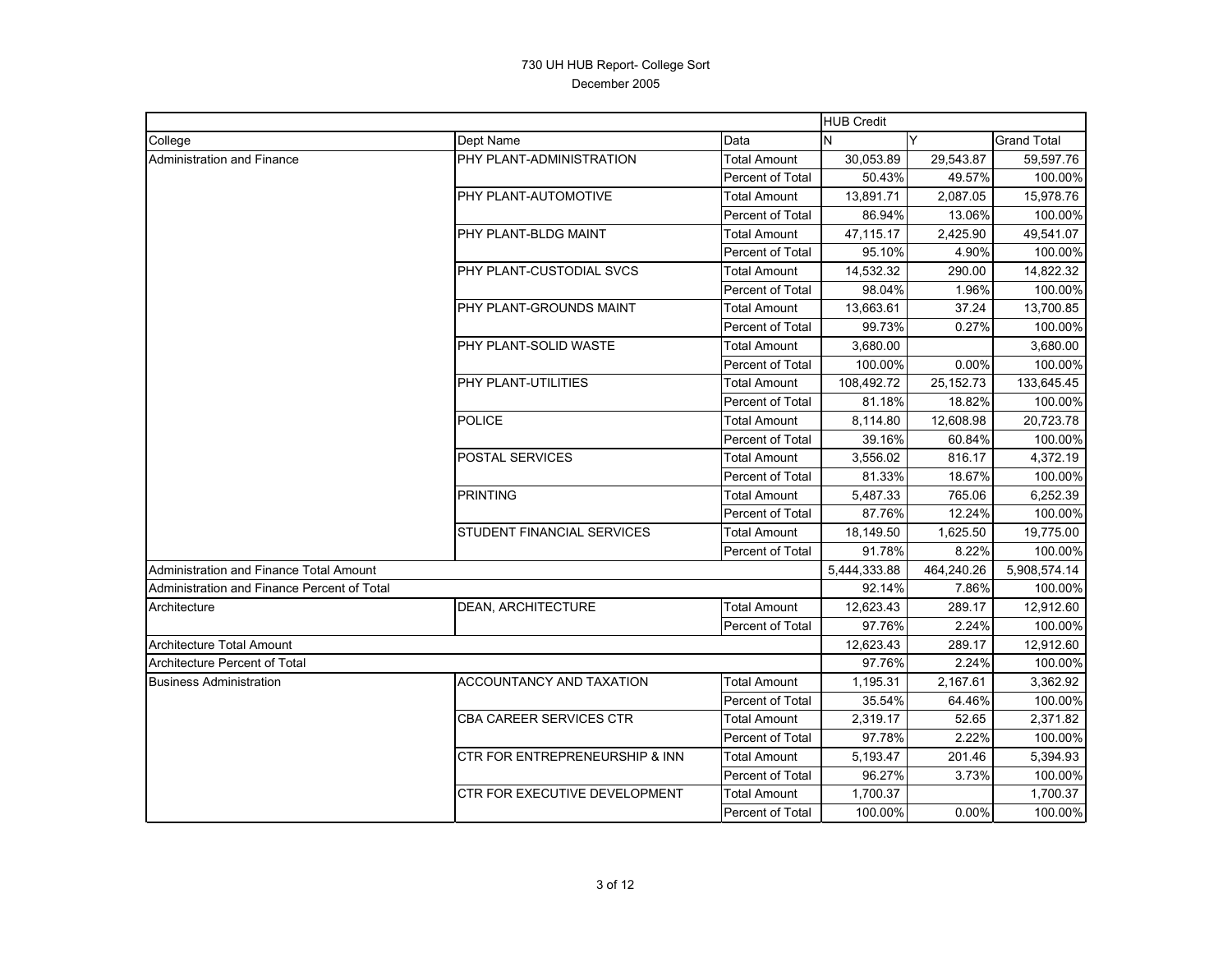|                                             |                                       |                     | <b>HUB Credit</b> |           |                    |
|---------------------------------------------|---------------------------------------|---------------------|-------------------|-----------|--------------------|
| College                                     | Dept Name                             | Data                | N                 | Y         | <b>Grand Total</b> |
| <b>Business Administration</b>              | DEAN, BUSINESS ADMINISTRATION         | <b>Total Amount</b> | 61,564.18         | 3,771.44  | 65,335.62          |
|                                             |                                       | Percent of Total    | 94.23%            | 5.77%     | 100.00%            |
|                                             | <b>DECISION AND INFORMATION SCIEN</b> | Total Amount        | 5,196.60          | 9,379.43  | 14,576.03          |
|                                             |                                       | Percent of Total    | 35.65%            | 64.35%    | 100.00%            |
|                                             | <b>EXECUTIVE DEGREE PROGRAMS</b>      | <b>Total Amount</b> | 42,122.25         | 1,006.29  | 43,128.54          |
|                                             |                                       | Percent of Total    | 97.67%            | 2.33%     | 100.00%            |
|                                             | <b>FINANCE</b>                        | <b>Total Amount</b> | 258.31            |           | 258.31             |
|                                             |                                       | Percent of Total    | 100.00%           | 0.00%     | 100.00%            |
|                                             | GULF COAST SMALL BUS. DEVEL CE        | Total Amount        | 9,269.93          | 3,211.51  | 12,481.44          |
|                                             |                                       | Percent of Total    | 74.27%            | 25.73%    | 100.00%            |
|                                             | <b>MANAGEMENT</b>                     | Total Amount        | 517.65            | 481.04    | 998.69             |
|                                             |                                       | Percent of Total    | 51.83%            | 48.17%    | 100.00%            |
|                                             | <b>MARKETING</b>                      | <b>Total Amount</b> | 7,638.46          | 3,673.99  | 11,312.45          |
|                                             |                                       | Percent of Total    | 67.52%            | 32.48%    | 100.00%            |
|                                             | <b>RESEARCH AND INSTR COMPUTING S</b> | <b>Total Amount</b> | 12,621.60         | 2,263.75  | 14,885.35          |
|                                             |                                       | Percent of Total    | 84.79%            | 15.21%    | 100.00%            |
|                                             | UNDERGRAD BUSINESS PROG               | <b>Total Amount</b> | 561.63            | 527.09    | 1,088.72           |
|                                             |                                       | Percent of Total    | 51.59%            | 48.41%    | 100.00%            |
| <b>Business Administration Total Amount</b> |                                       |                     | 150,158.93        | 26,736.26 | 176,895.19         |
| Business Administration Percent of Total    |                                       |                     | 84.89%            | 15.11%    | 100.00%            |
| Education                                   | CENTER FOR INFO TECH IN EDUCATION     | <b>Total Amount</b> | 28,321.32         | 5,533.71  | 33,855.03          |
|                                             |                                       | Percent of Total    | 83.65%            | 16.35%    | 100.00%            |
|                                             | CONSISTENCY MGMT & COOP DISCIP        | Total Amount        | 44,841.36         | 3,202.87  | 48,044.23          |
|                                             |                                       | Percent of Total    | 93.33%            | 6.67%     | 100.00%            |
|                                             | <b>CURRICULUM AND INSTRUCTION</b>     | Total Amount        | 7,744.27          | 8,360.79  | 16,105.06          |
|                                             |                                       | Percent of Total    | 48.09%            | 51.91%    | 100.00%            |
|                                             | DEAN, EDUCATION                       | <b>Total Amount</b> | 28,278.50         | 5,155.09  | 33,433.59          |
|                                             |                                       | Percent of Total    | 84.58%            | 15.42%    | 100.00%            |
|                                             | EDU. LEADERSHIP & CULTURAL STU        | <b>Total Amount</b> | 3,297.95          | 1,669.07  | 4,967.02           |
|                                             |                                       | Percent of Total    | 66.40%            | 33.60%    | 100.00%            |
|                                             | EDUCATIONAL PSYCHOLOGY                | Total Amount        | 1,316.55          | 93.89     | 1,410.44           |
|                                             |                                       | Percent of Total    | 93.34%            | 6.66%     | 100.00%            |
|                                             | <b>HEALTH AND HUMAN PERFORMANCE</b>   | Total Amount        | 20,347.68         | 1,123.14  | 21,470.82          |
|                                             |                                       | Percent of Total    | 94.77%            | 5.23%     | 100.00%            |
|                                             | <b>HUMAN DEVELOPMENT LAB</b>          | <b>Total Amount</b> | 1,746.54          |           | 1,746.54           |
|                                             |                                       | Percent of Total    | 100.00%           | 0.00%     | 100.00%            |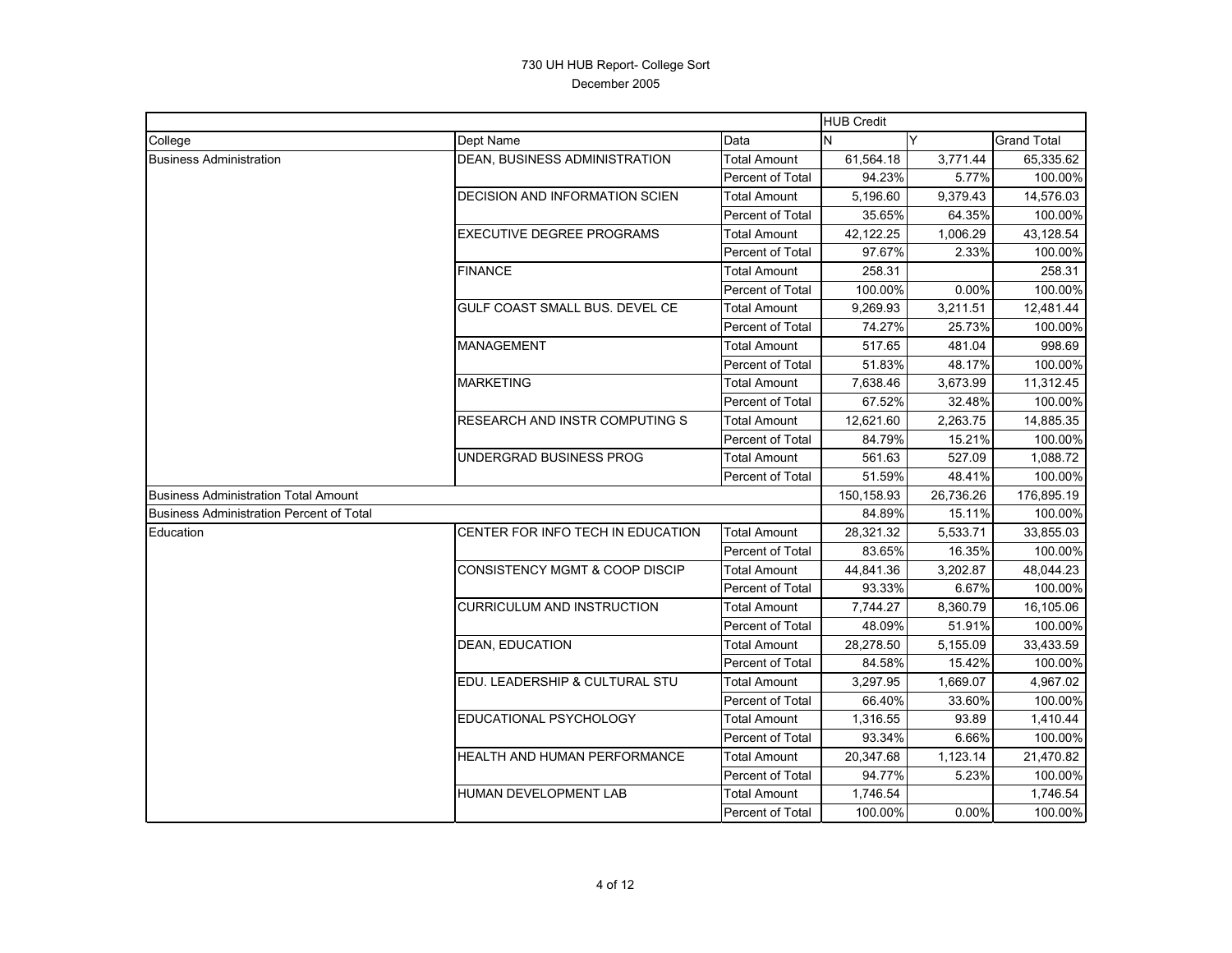|                                   |                                |                         | <b>HUB Credit</b> |           |                    |
|-----------------------------------|--------------------------------|-------------------------|-------------------|-----------|--------------------|
| College                           | Dept Name                      | Data                    | N                 | Y         | <b>Grand Total</b> |
| Education                         | TEACHER EDUCATION AND CERTIFIC | Total Amount            | 759.12            |           | 759.12             |
|                                   |                                | Percent of Total        | 100.00%           | 0.00%     | 100.00%            |
|                                   | TEX CTR FOR UNIV/SCHOOL PRTSHP | <b>Total Amount</b>     | 2,585.69          | 430.09    | 3,015.78           |
|                                   |                                | Percent of Total        | 85.74%            | 14.26%    | 100.00%            |
| <b>Education Total Amount</b>     |                                |                         | 139,238.98        | 25,568.65 | 164,807.63         |
| <b>Education Percent of Total</b> |                                |                         | 84.49%            | 15.51%    | 100.00%            |
| Engineering                       | <b>CHEMICAL ENGINEERING</b>    | <b>Total Amount</b>     | 103,828.93        | 2,578.72  | 106,407.65         |
|                                   |                                | Percent of Total        | 97.58%            | 2.42%     | 100.00%            |
|                                   | <b>CIVIL ENGINEERING</b>       | <b>Total Amount</b>     | 33,112.89         | 1,863.87  | 34,976.76          |
|                                   |                                | Percent of Total        | 94.67%            | 5.33%     | 100.00%            |
|                                   | COMPOSITE ENGR APPLICATIONS CT | Total Amount            | 1,296.83          | 247.40    | 1,544.23           |
|                                   |                                | Percent of Total        | 83.98%            | 16.02%    | 100.00%            |
|                                   | CTR FOR INNOVATIVE GROUTING    | <b>Total Amount</b>     | 913.72            |           | 913.72             |
|                                   |                                | Percent of Total        | 100.00%           | 0.00%     | 100.00%            |
|                                   | <b>DEAN, ENGINEERING</b>       | <b>Total Amount</b>     | 148,985.81        | 4,431.86  | 153,417.67         |
|                                   |                                | Percent of Total        | 97.11%            | 2.89%     | 100.00%            |
|                                   | <b>ELECTRICAL ENGINEERING</b>  | <b>Total Amount</b>     | 21,127.96         | 3,836.64  | 24,964.60          |
|                                   |                                | Percent of Total        | 84.63%            | 15.37%    | 100.00%            |
|                                   | <b>ENGINEERING SERVICES</b>    | <b>Total Amount</b>     | 2,865.19          |           | 2,865.19           |
|                                   |                                | Percent of Total        | 100.00%           | 0.00%     | 100.00%            |
|                                   | <b>INDUSTRIAL ENGINEERING</b>  | <b>Total Amount</b>     | 13,610.62         | 8,860.03  | 22,470.65          |
|                                   |                                | Percent of Total        | 60.57%            | 39.43%    | 100.00%            |
|                                   | <b>MECHANICAL ENGINEERING</b>  | Total Amount            | 12,847.54         | 2,488.22  | 15,335.76          |
|                                   |                                | Percent of Total        | 83.78%            | 16.22%    | 100.00%            |
| <b>Engineering Total Amount</b>   |                                |                         | 338,589.49        | 24,306.74 | 362,896.23         |
| Engineering Percent of Total      |                                |                         | 93.30%            | 6.70%     | 100.00%            |
| Graduate School of Social Work    | AMERICAN HUMANICS              | <b>Total Amount</b>     | 5.88              |           | 5.88               |
|                                   |                                | Percent of Total        | 100.00%           | 0.00%     | 100.00%            |
|                                   | DEAN, SOCIAL WORK              | Total Amount            | 23,740.51         | 5,203.04  | 28,943.55          |
|                                   |                                | Percent of Total        | 82.02%            | 17.98%    | 100.00%            |
|                                   | <b>FIELD OFFICE</b>            | <b>Total Amount</b>     |                   | 530.17    | 530.17             |
|                                   |                                | Percent of Total        | 0.00%             | 100.00%   | 100.00%            |
|                                   | PHD PROGRAM                    | <b>Total Amount</b>     | 475.00            |           | 475.00             |
|                                   |                                | <b>Percent of Total</b> | 100.00%           | 0.00%     | 100.00%            |
|                                   | SOC WRK ACADEMY FOR RSRCH/PRAC | <b>Total Amount</b>     | 6,812.66          | 1,755.58  | 8,568.24           |
|                                   |                                | <b>Percent of Total</b> | 79.51%            | 20.49%    | 100.00%            |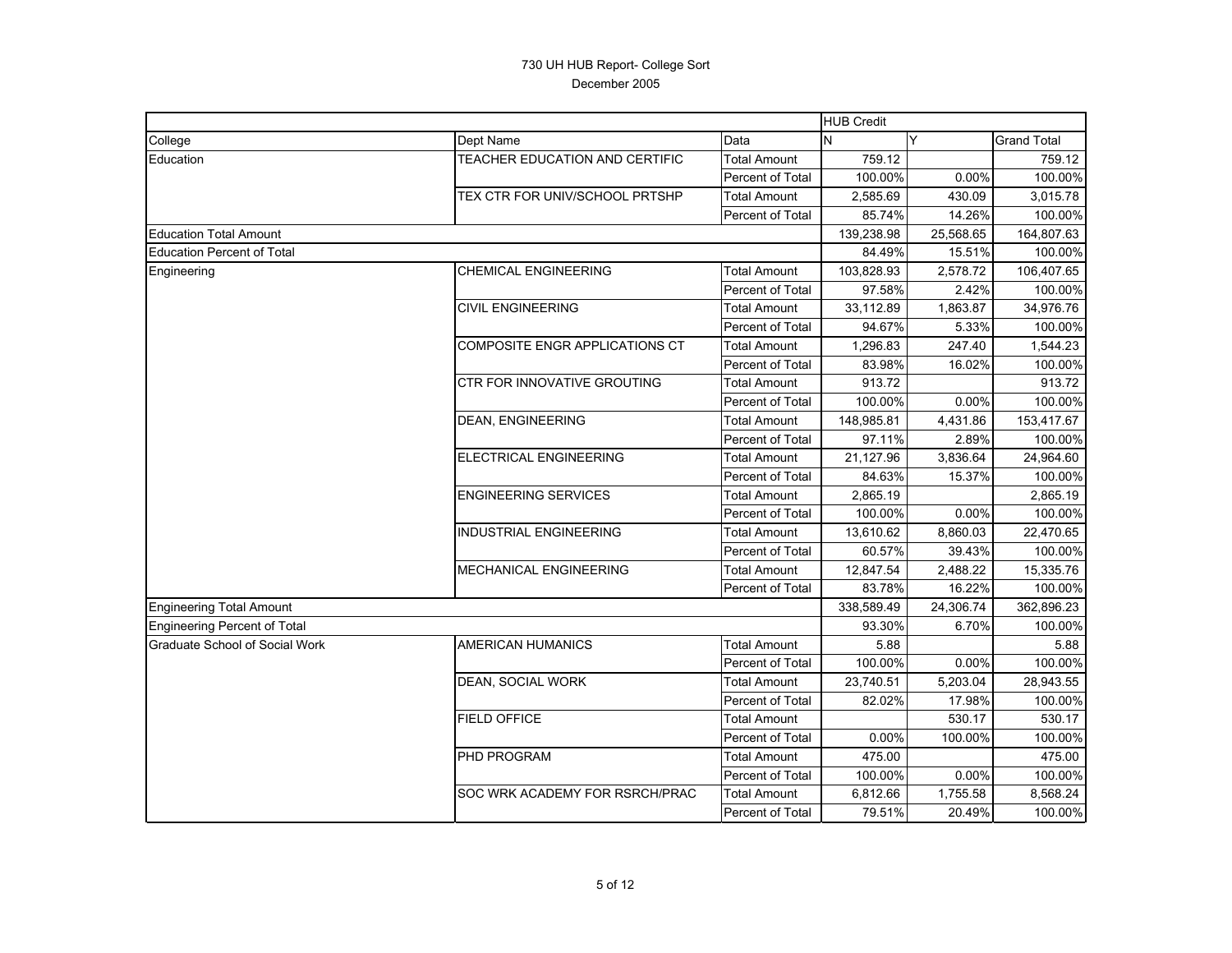|                                                  |                                |                         | <b>HUB Credit</b> |           |                    |
|--------------------------------------------------|--------------------------------|-------------------------|-------------------|-----------|--------------------|
| College                                          | Dept Name                      | Data                    | N                 | Y         | <b>Grand Total</b> |
| Graduate School of Social Work Total Amount      |                                |                         | 31,034.05         | 7,488.79  | 38,522.84          |
| Graduate School of Social Work Percent of Total  |                                |                         | 80.56%            | 19.44%    | 100.00%            |
| <b>Honors College</b>                            | DEAN, HONORS COLLEGE           | <b>Total Amount</b>     | 12,344.77         | 10,893.58 | 23,238.35          |
|                                                  |                                | Percent of Total        | 53.12%            | 46.88%    | 100.00%            |
|                                                  | HONORS COLLEGE                 | <b>Total Amount</b>     | 2,077.02          |           | 2,077.02           |
|                                                  |                                | Percent of Total        | 100.00%           | 0.00%     | 100.00%            |
| Honors College Total Amount                      |                                |                         | 14,421.79         | 10,893.58 | 25,315.37          |
| Honors College Percent of Total                  |                                |                         | 56.97%            | 43.03%    | 100.00%            |
| Hotel and Restaurant Management                  | DEAN, HOTEL & RESTAURANT MANAG | <b>Total Amount</b>     | 12,348.17         | 34,098.60 | 46,446.77          |
|                                                  |                                | Percent of Total        | 26.59%            | 73.41%    | 100.00%            |
|                                                  | HOTEL AND RESTAURANT MANAGEMEN | <b>Total Amount</b>     | 141,827.71        | 22,117.59 | 163,945.30         |
|                                                  |                                | Percent of Total        | 86.51%            | 13.49%    | 100.00%            |
| Hotel and Restaurant Management Total Amount     |                                |                         | 154,175.88        | 56,216.19 | 210,392.07         |
| Hotel and Restaurant Management Percent of Total |                                |                         | 73.28%            | 26.72%    | 100.00%            |
| Law Center                                       | DEAN, LAW                      | <b>Total Amount</b>     | 83,277.44         | 5,185.79  | 88,463.23          |
|                                                  |                                | Percent of Total        | 94.14%            | 5.86%     | 100.00%            |
|                                                  | LAW INFORMATION TECHNOLOGY     | <b>Total Amount</b>     | 8,291.87          | 10,974.11 | 19,265.98          |
|                                                  |                                | Percent of Total        | 43.04%            | 56.96%    | 100.00%            |
|                                                  | <b>LAW LIBRARY</b>             | <b>Total Amount</b>     | 5,607.21          | 354.77    | 5,961.98           |
|                                                  |                                | Percent of Total        | 94.05%            | 5.95%     | 100.00%            |
| Law Center Total Amount                          |                                |                         | 97,176.52         | 16,514.67 | 113,691.19         |
| Law Center Percent of Total                      |                                |                         | 85.47%            | 14.53%    | 100.00%            |
| Liberal Arts and Social Sciences                 | <b>AEROSPACE STUDIES</b>       | <b>Total Amount</b>     | 762.67            |           | 762.67             |
|                                                  |                                | Percent of Total        | 100.00%           | 0.00%     | 100.00%            |
|                                                  | AFRICAN-AMERICAN STUDIES       | <b>Total Amount</b>     | 702.87            | 1,268.15  | 1,971.02           |
|                                                  |                                | Percent of Total        | 35.66%            | 64.34%    | 100.00%            |
|                                                  | <b>ANTHROPOLOGY</b>            | <b>Total Amount</b>     | 115.00            |           | 115.00             |
|                                                  |                                | Percent of Total        | 100.00%           | 0.00%     | 100.00%            |
|                                                  | <b>ART</b>                     | <b>Total Amount</b>     | 10,738.44         | 1,312.12  | 12,050.56          |
|                                                  |                                | Percent of Total        | 89.11%            | 10.89%    | 100.00%            |
|                                                  | <b>ARTE PUBLICO</b>            | <b>Total Amount</b>     | 66,932.29         | 497.40    | 67,429.69          |
|                                                  |                                | Percent of Total        | 99.26%            | 0.74%     | 100.00%            |
|                                                  | <b>BAND</b>                    | <b>Total Amount</b>     | 25,584.88         | 361.76    | 25,946.64          |
|                                                  |                                | Percent of Total        | 98.61%            | 1.39%     | 100.00%            |
|                                                  | <b>BLAFFER GALLERY</b>         | <b>Total Amount</b>     | 3,160.82          | 310.96    | 3,471.78           |
|                                                  |                                | <b>Percent of Total</b> | 91.04%            | 8.96%     | 100.00%            |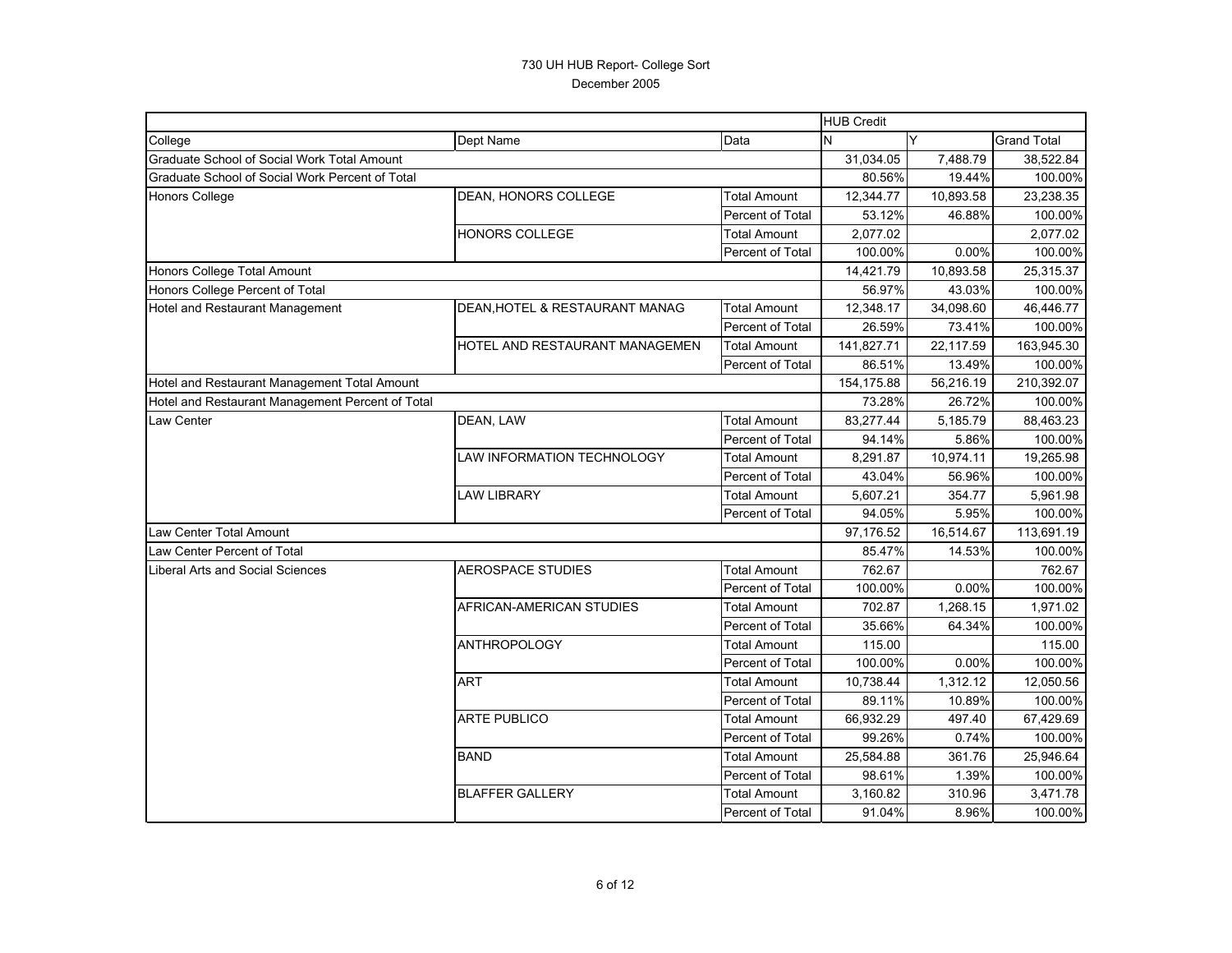|                                         |                                 |                     | <b>HUB Credit</b> |          |             |
|-----------------------------------------|---------------------------------|---------------------|-------------------|----------|-------------|
| College                                 | Dept Name                       | Data                | N                 | Y        | Grand Total |
| <b>Liberal Arts and Social Sciences</b> | CENTER FOR PUBLIC POLICY        | <b>Total Amount</b> | 426.82            | 316.99   | 743.81      |
|                                         |                                 | Percent of Total    | 57.38%            | 42.62%   | 100.00%     |
|                                         | COMMUNICATION                   | Total Amount        | 12,255.20         | 111.73   | 12,366.93   |
|                                         |                                 | Percent of Total    | 99.10%            | 0.90%    | 100.00%     |
|                                         | <b>COMMUNICATIONS DISORDERS</b> | Total Amount        | 3,004.91          | 36.55    | 3,041.46    |
|                                         |                                 | Percent of Total    | 98.80%            | 1.20%    | 100.00%     |
|                                         | DEAN, LIBERAL ARTS & SOC SCI    | <b>Total Amount</b> | 7,875.56          | 5,845.70 | 13,721.26   |
|                                         |                                 | Percent of Total    | 57.40%            | 42.60%   | 100.00%     |
|                                         | <b>ECONOMICS</b>                | <b>Total Amount</b> | 911.68            |          | 911.68      |
|                                         |                                 | Percent of Total    | 100.00%           | 0.00%    | 100.00%     |
|                                         | <b>ENGLISH</b>                  | Total Amount        | 11,050.09         | 2,270.98 | 13,321.07   |
|                                         |                                 | Percent of Total    | 82.95%            | 17.05%   | 100.00%     |
|                                         | <b>HISTORY</b>                  | Total Amount        | 6,393.92          | 737.46   | 7,131.38    |
|                                         |                                 | Percent of Total    | 89.66%            | 10.34%   | 100.00%     |
|                                         | MEXICAN-AMERICAN STUDIES        | <b>Total Amount</b> | 10,350.78         | 1,432.08 | 11,782.86   |
|                                         |                                 | Percent of Total    | 87.85%            | 12.15%   | 100.00%     |
|                                         | <b>MILITARY SCIENCE</b>         | <b>Total Amount</b> | 5,296.86          | 1,001.02 | 6,297.88    |
|                                         |                                 | Percent of Total    | 84.11%            | 15.89%   | 100.00%     |
|                                         | MODERN AND CLASSICAL LANGUAGES  | <b>Total Amount</b> | 3,706.76          | 1,637.93 | 5,344.69    |
|                                         |                                 | Percent of Total    | 69.35%            | 30.65%   | 100.00%     |
|                                         | <b>MUSIC</b>                    | Total Amount        | 29,905.64         | 5,415.77 | 35,321.41   |
|                                         |                                 | Percent of Total    | 84.67%            | 15.33%   | 100.00%     |
|                                         | <b>PHILOSOPHY</b>               | Total Amount        | 191.70            | 407.39   | 599.09      |
|                                         |                                 | Percent of Total    | 32.00%            | 68.00%   | 100.00%     |
|                                         | POLITICAL SCIENCE               | <b>Total Amount</b> | 6,949.42          | 2,838.07 | 9,787.49    |
|                                         |                                 | Percent of Total    | 71.00%            | 29.00%   | 100.00%     |
|                                         | PSYCHOLOGY                      | <b>Total Amount</b> | 7,940.11          | 240.36   | 8,180.47    |
|                                         |                                 | Percent of Total    | 97.06%            | 2.94%    | 100.00%     |
|                                         | <b>SOCIOLOGY</b>                | <b>Total Amount</b> | 3,595.09          | 3,297.65 | 6,892.74    |
|                                         |                                 | Percent of Total    | 52.16%            | 47.84%   | 100.00%     |
|                                         | <b>THEATRE</b>                  | <b>Total Amount</b> | 3,008.80          | 247.63   | 3,256.43    |
|                                         |                                 | Percent of Total    | 92.40%            | 7.60%    | 100.00%     |
|                                         | WOMEN'S STUDIES PROGRAM         | <b>Total Amount</b> | 2,461.93          | 796.79   | 3,258.72    |
|                                         |                                 | Percent of Total    | 75.55%            | 24.45%   | 100.00%     |
|                                         | WRITING CENTER                  | <b>Total Amount</b> | 326.63            | 4,842.02 | 5,168.65    |
|                                         |                                 | Percent of Total    | 6.32%             | 93.68%   | 100.00%     |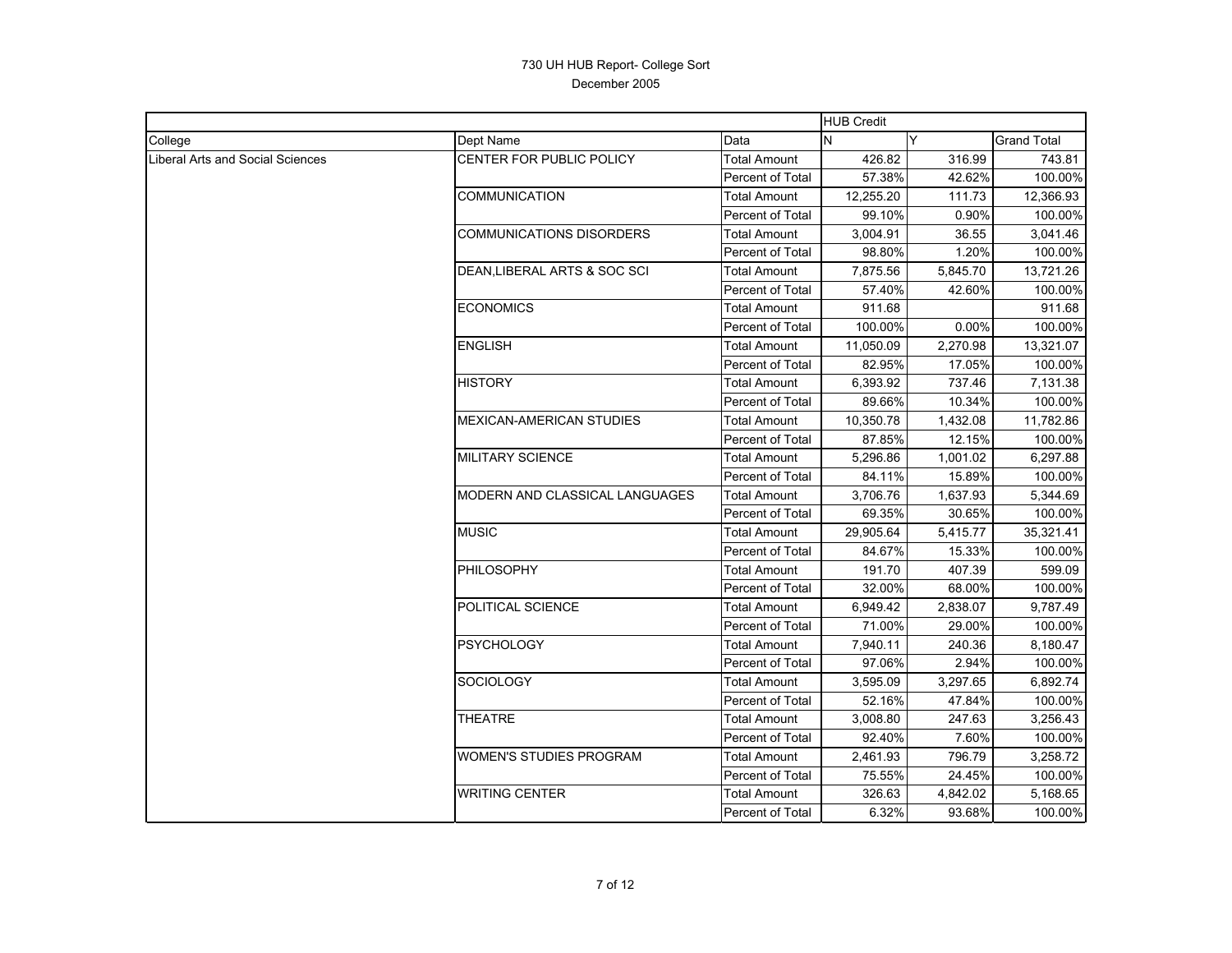|                                                   |                                   | <b>HUB Credit</b>   |            |           |                    |
|---------------------------------------------------|-----------------------------------|---------------------|------------|-----------|--------------------|
| College                                           | Dept Name                         | Data                | N          | Y         | <b>Grand Total</b> |
| Liberal Arts and Social Sciences Total Amount     |                                   |                     | 223,648.87 | 35,226.51 | 258,875.38         |
| Liberal Arts and Social Sciences Percent of Total |                                   |                     | 86.39%     | 13.61%    | 100.00%            |
| Library                                           | UNIVERSITY LIBRARIES              | <b>Total Amount</b> | 287,618.03 | 7,349.43  | 294,967.46         |
|                                                   | Percent of Total                  |                     | 97.51%     | 2.49%     | 100.00%            |
| Library Total Amount                              |                                   |                     | 287,618.03 | 7,349.43  | 294,967.46         |
| <b>Library Percent of Total</b>                   |                                   |                     | 97.51%     | 2.49%     | 100.00%            |
| <b>Natural Science and Mathematics</b>            | <b>BIOLOGY &amp; BIOCHEMISTRY</b> | Total Amount        | 176,884.49 | 405.21    | 177,289.70         |
|                                                   |                                   | Percent of Total    | 99.77%     | 0.23%     | 100.00%            |
|                                                   | CAGE INSTITUTE                    | <b>Total Amount</b> | 41.58      |           | 41.58              |
|                                                   |                                   | Percent of Total    | 100.00%    | 0.00%     | 100.00%            |
|                                                   | <b>CHEMISTRY</b>                  | <b>Total Amount</b> | 52,902.55  | 9,216.12  | 62,118.67          |
|                                                   |                                   | Percent of Total    | 85.16%     | 14.84%    | 100.00%            |
|                                                   | COMPUTER SCIENCE                  | <b>Total Amount</b> | 152,560.10 | 17,494.92 | 170,055.02         |
|                                                   |                                   | Percent of Total    | 89.71%     | 10.29%    | 100.00%            |
|                                                   | DEAN, NATURAL SCIENCE & MATHE     | <b>Total Amount</b> | 35,891.59  | 402.70    | 36,294.29          |
|                                                   |                                   | Percent of Total    | 98.89%     | 1.11%     | 100.00%            |
|                                                   | <b>GEOLOGY</b>                    | <b>Total Amount</b> | 29,814.32  | 3,209.94  | 33,024.26          |
|                                                   |                                   | Percent of Total    | 90.28%     | 9.72%     | 100.00%            |
|                                                   | <b>IMAQS</b>                      | <b>Total Amount</b> | 2,225.02   |           | 2,225.02           |
|                                                   |                                   | Percent of Total    | 100.00%    | 0.00%     | 100.00%            |
|                                                   | INSTITUTE FOR MOLECULAR DESIGN    | <b>Total Amount</b> | 63.91      | 1,741.01  | 1,804.92           |
|                                                   |                                   | Percent of Total    | 3.54%      | 96.46%    | 100.00%            |
|                                                   | MATHEMATICS                       | Total Amount        | 19,461.20  | 12,350.61 | 31,811.81          |
|                                                   |                                   | Percent of Total    | 61.18%     | 38.82%    | 100.00%            |
|                                                   | <b>PHYSICS</b>                    | <b>Total Amount</b> | 66,319.30  | 13,030.97 | 79,350.27          |
|                                                   |                                   | Percent of Total    | 83.58%     | 16.42%    | 100.00%            |
| Natural Science and Mathematics Total Amount      |                                   |                     | 536,164.06 | 57,851.48 | 594,015.54         |
| Natural Science and Mathematics Percent of Total  |                                   |                     | 90.26%     | 9.74%     | 100.00%            |
| Optometry                                         | DEAN, OPTOMETRY                   | <b>Total Amount</b> | 67,087.31  | 8,191.04  | 75,278.35          |
|                                                   |                                   | Percent of Total    | 89.12%     | 10.88%    | 100.00%            |
|                                                   | OPT VISION SCIENCES               | <b>Total Amount</b> | 106,966.33 |           | 106,966.33         |
|                                                   |                                   | Percent of Total    | 100.00%    | 0.00%     | 100.00%            |
|                                                   | <b>OPTOMETRY CLINIC</b>           | <b>Total Amount</b> | 16,807.13  | 2,314.93  | 19,122.06          |
|                                                   |                                   | Percent of Total    | 87.89%     | 12.11%    | 100.00%            |
| <b>Optometry Total Amount</b>                     |                                   |                     | 190,860.77 | 10,505.97 | 201,366.74         |
| Optometry Percent of Total                        |                                   |                     | 94.78%     | 5.22%     | 100.00%            |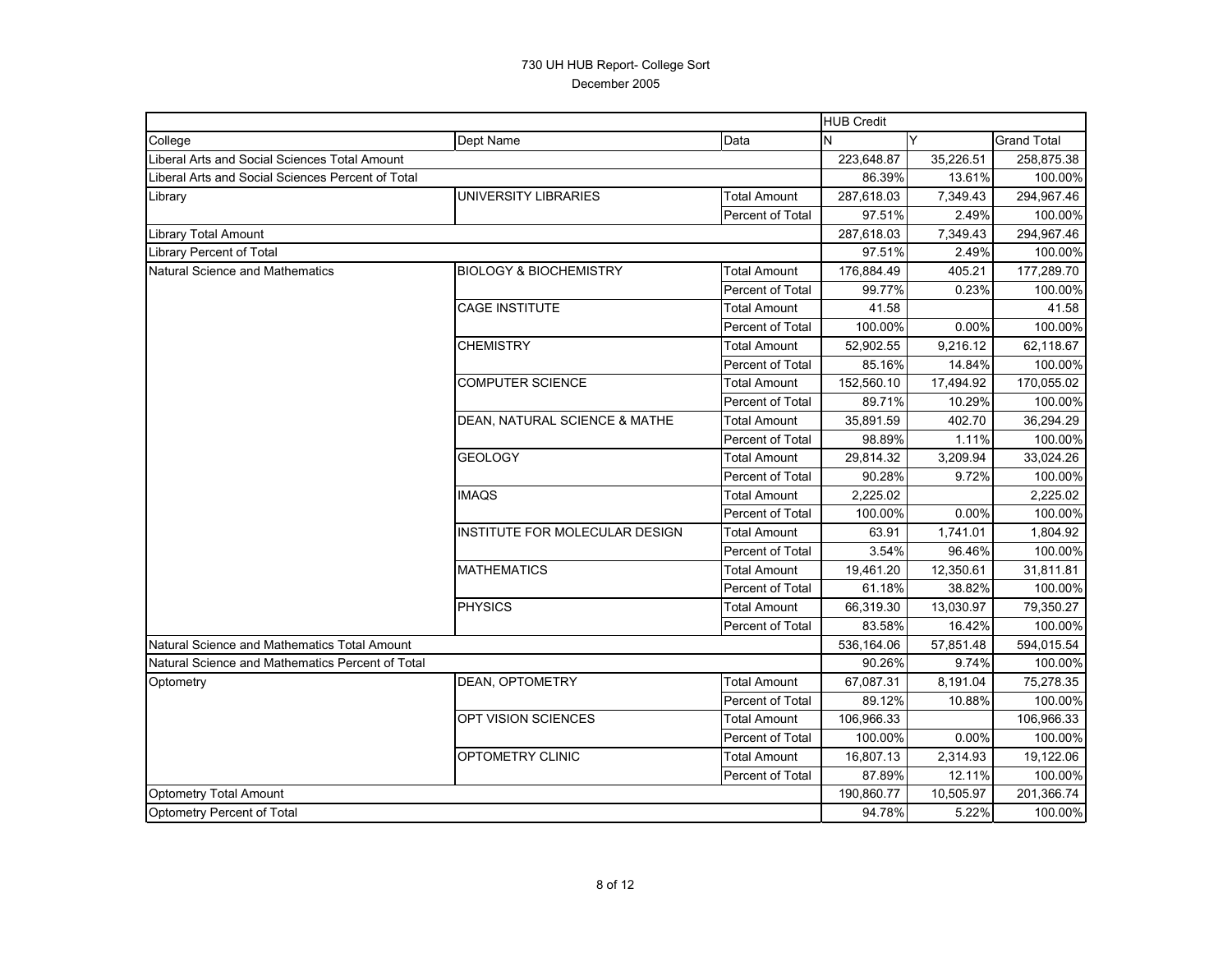|                                   |                                  |                         | <b>HUB Credit</b> |           |                    |
|-----------------------------------|----------------------------------|-------------------------|-------------------|-----------|--------------------|
| College                           | Dept Name                        | Data                    | Y<br>N            |           | <b>Grand Total</b> |
| Pharmacy                          | CLINICAL PHARMACY & ADMINISTRA   | <b>Total Amount</b>     | 20,915.11         | 2,503.87  | 23,418.98          |
|                                   |                                  | Percent of Total        | 89.31%            | 10.69%    | 100.00%            |
|                                   | DEAN, PHARMACY                   | <b>Total Amount</b>     | 30,219.01         | 3,060.83  | 33,279.84          |
|                                   |                                  | <b>Percent of Total</b> | 90.80%            | 9.20%     | 100.00%            |
|                                   | INSTITUTE FOR DRUG EDUCATION     | <b>Total Amount</b>     | 4,848.86          |           | 4,848.86           |
|                                   |                                  | <b>Percent of Total</b> | 100.00%           | 0.00%     | 100.00%            |
|                                   | PHARMACOLOGICAL & PHARMACEUTIC   | <b>Total Amount</b>     | 32,197.95         | 3,435.96  | 35,633.91          |
|                                   |                                  | Percent of Total        | 90.36%            | 9.64%     | 100.00%            |
| <b>Pharmacy Total Amount</b>      |                                  |                         | 88,180.93         | 9,000.66  | 97,181.59          |
| <b>Pharmacy Percent of Total</b>  |                                  |                         | 90.74%            | 9.26%     | 100.00%            |
| President                         | AFFIRMATIVE ACTION               | <b>Total Amount</b>     | 237.62            | 303.85    | 541.47             |
|                                   |                                  | Percent of Total        | 43.88%            | 56.12%    | 100.00%            |
|                                   | CONTRACTS ADMINISTRATION         | <b>Total Amount</b>     | 3,293.95          | 16.95     | 3,310.90           |
|                                   |                                  | Percent of Total        | 99.49%            | 0.51%     | 100.00%            |
|                                   | <b>INTERCOLLEGIATE ATHLETICS</b> | <b>Total Amount</b>     | 261,123.39        | 91,859.44 | 352,982.83         |
|                                   |                                  | Percent of Total        | 73.98%            | 26.02%    | 100.00%            |
|                                   | OFFICE OF SPECIAL EVENTS         | <b>Total Amount</b>     | 27,376.67         | 6,752.27  | 34,128.94          |
|                                   |                                  | Percent of Total        | 80.22%            | 19.78%    | 100.00%            |
|                                   | <b>PRESIDENT</b>                 | <b>Total Amount</b>     | 1,167.70          | 487.48    | 1,655.18           |
|                                   |                                  | Percent of Total        | 70.55%            | 29.45%    | 100.00%            |
|                                   | <b>STAFF COUNCIL</b>             | <b>Total Amount</b>     | 50.68             |           | 50.68              |
|                                   |                                  | Percent of Total        | 100.00%           | 0.00%     | 100.00%            |
| <b>President Total Amount</b>     |                                  |                         | 293,250.01        | 99,419.99 | 392,670.00         |
| <b>President Percent of Total</b> |                                  |                         | 74.68%            | 25.32%    | 100.00%            |
| Research                          | <b>ANIMAL CARE OPERATIONS</b>    | <b>Total Amount</b>     | 5,078.62          | 4,757.68  | 9,836.30           |
|                                   |                                  | <b>Percent of Total</b> | 51.63%            | 48.37%    | 100.00%            |
|                                   | CENTER FOR ADVANCED MATERIALS    | <b>Total Amount</b>     | 8,918.73          | 995.00    | 9,913.73           |
|                                   |                                  | <b>Percent of Total</b> | 89.96%            | 10.04%    | 100.00%            |
|                                   | ENVIRONMENTAL INSTIT-HOUSTON     | <b>Total Amount</b>     | 251.93            |           | 251.93             |
|                                   |                                  | Percent of Total        | 100.00%           | 0.00%     | 100.00%            |
|                                   | <b>GRANTS AND CONTRACTS</b>      | <b>Total Amount</b>     | 378.34            | 555.01    | 933.35             |
|                                   |                                  | Percent of Total        | 40.54%            | 59.46%    | 100.00%            |
|                                   | <b>HOUSTON COASTAL CENTER</b>    | <b>Total Amount</b>     | 133.39            |           | 133.39             |
|                                   |                                  | <b>Percent of Total</b> | 100.00%           | 0.00%     | 100.00%            |
|                                   | MAT. RES. SCI & ENGR. CTR        | <b>Total Amount</b>     | 824.75            | 21.02     | 845.77             |
|                                   |                                  | <b>Percent of Total</b> | 97.51%            | 2.49%     | 100.00%            |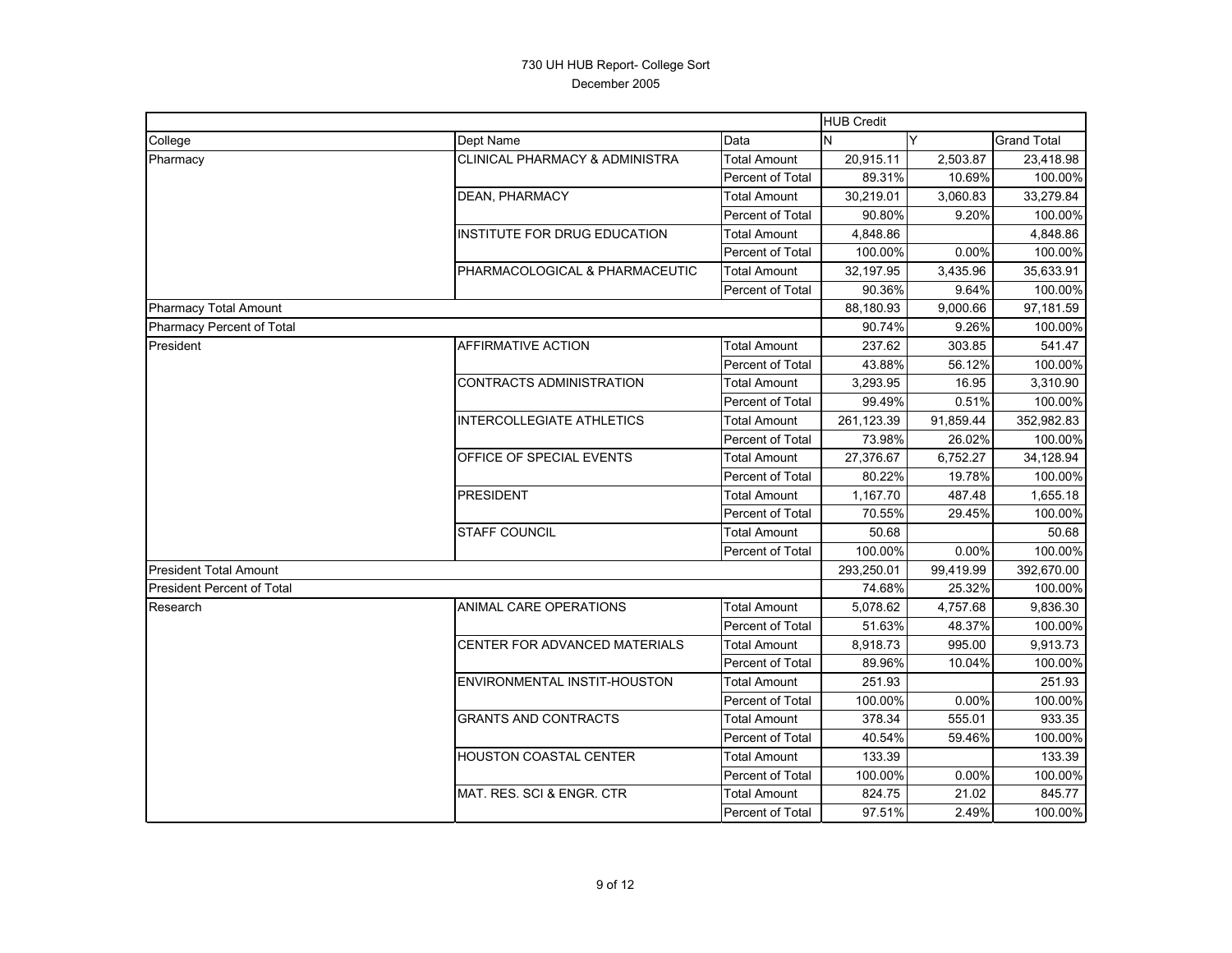|                           |                                    |                         | <b>HUB Credit</b> |           |                    |
|---------------------------|------------------------------------|-------------------------|-------------------|-----------|--------------------|
| College                   | Dept Name                          | Data                    | N                 | Y         | <b>Grand Total</b> |
| Research                  | OFFICE OF TECHNOLOGY MANAGEMEN     | <b>Total Amount</b>     | 10,809.36         | 208.00    | 11,017.36          |
|                           |                                    | Percent of Total        | 98.11%            | 1.89%     | 100.00%            |
|                           | RESEARCH                           | <b>Total Amount</b>     | 62,387.69         | 1,648.89  | 64,036.58          |
|                           |                                    | Percent of Total        | 97.43%            | 2.57%     | 100.00%            |
|                           | RESEARCH FINANCIAL SERVICES        | Total Amount            | 45.46             | 341.53    | 386.99             |
|                           |                                    | Percent of Total        | 11.75%            | 88.25%    | 100.00%            |
|                           | <b>RESEARCH INFORMATION CENTER</b> | <b>Total Amount</b>     | 11,600.00         |           | 11,600.00          |
|                           |                                    | Percent of Total        | 100.00%           | 0.00%     | 100.00%            |
|                           | RESEARCH POLICIES/COMP/COMMITT     | <b>Total Amount</b>     | 261.17            | 115.94    | 377.11             |
|                           |                                    | Percent of Total        | 69.26%            | 30.74%    | 100.00%            |
|                           | SPACE VACUUM EPITAXY CENTER        | <b>Total Amount</b>     | 736.42            |           | 736.42             |
|                           |                                    | Percent of Total        | 100.00%           | 0.00%     | 100.00%            |
|                           | SUPER CONDUCT & ADV MATERIALS      | <b>Total Amount</b>     | 16,800.17         |           | 16,800.17          |
|                           |                                    | <b>Percent of Total</b> | 100.00%           | 0.00%     | 100.00%            |
|                           | <b>TCSUH</b>                       | <b>Total Amount</b>     | 26,165.92         | 4,285.96  | 30,451.88          |
|                           |                                    | Percent of Total        | 85.93%            | 14.07%    | 100.00%            |
|                           | <b>TIMES</b>                       | <b>Total Amount</b>     | 9,742.81          | 5,952.75  | 15,695.56          |
|                           |                                    | Percent of Total        | 62.07%            | 37.93%    | 100.00%            |
|                           | TX LEARNING/COMPUTATIONAL CTR      | <b>Total Amount</b>     | 38,445.75         | 1,217.97  | 39,663.72          |
|                           |                                    | Percent of Total        | 96.93%            | 3.07%     | 100.00%            |
| Research Total Amount     |                                    |                         | 192.580.51        | 20,099.75 | 212,680.26         |
| Research Percent of Total |                                    |                         | 90.55%            | 9.45%     | 100.00%            |
| <b>Student Affairs</b>    | <b>CAMPUS ACTIVITIES</b>           | <b>Total Amount</b>     | 19,779.28         | 9,314.08  | 29,093.36          |
|                           |                                    | Percent of Total        | 67.99%            | 32.01%    | 100.00%            |
|                           | <b>CAMPUS RECREATION</b>           | <b>Total Amount</b>     | 5,038.14          | 539.11    | 5,577.25           |
|                           |                                    | Percent of Total        | 90.33%            | 9.67%     | 100.00%            |
|                           | CENTER FOR STUDENTS W/DISABILI     | Total Amount            | 23,247.75         | 218.83    | 23,466.58          |
|                           |                                    | <b>Percent of Total</b> | 99.07%            | 0.93%     | 100.00%            |
|                           | CHILD CARE CENTER                  | <b>Total Amount</b>     | 3,949.06          | 419.47    | 4,368.53           |
|                           |                                    | Percent of Total        | 90.40%            | 9.60%     | 100.00%            |
|                           | COUNSELING AND PSYCH SVCS          | <b>Total Amount</b>     | 3,310.93          | 608.98    | 3,919.91           |
|                           |                                    | Percent of Total        | 84.46%            | 15.54%    | 100.00%            |
|                           | <b>CULLEN PERFORMANCE HALL</b>     | <b>Total Amount</b>     | 3,908.76          |           | 3,908.76           |
|                           |                                    | Percent of Total        | 100.00%           | 0.00%     | 100.00%            |
|                           | <b>DEAN OF STUDENTS</b>            | <b>Total Amount</b>     | 583.94            |           | 583.94             |
|                           |                                    | Percent of Total        | 100.00%           | 0.00%     | 100.00%            |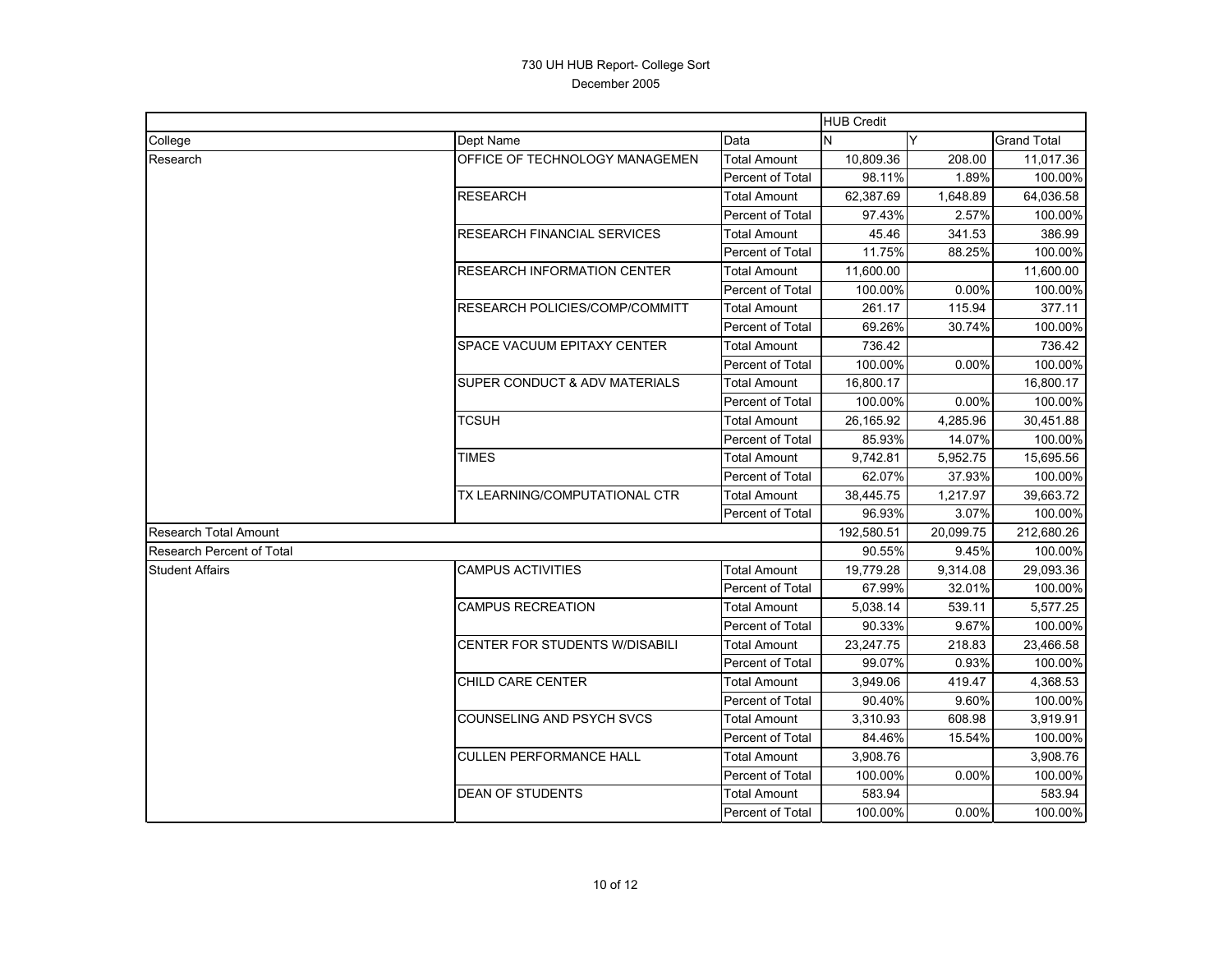|                                         |                                       |                         | <b>HUB Credit</b> |           |                    |
|-----------------------------------------|---------------------------------------|-------------------------|-------------------|-----------|--------------------|
| College                                 | Dept Name                             | Data                    | N                 | Y         | <b>Grand Total</b> |
| <b>Student Affairs</b>                  | INT'L STUDENT & SCHOLAR SERVIC        | <b>Total Amount</b>     | 950.81            |           | 950.81             |
|                                         |                                       | Percent of Total        | 100.00%           | 0.00%     | 100.00%            |
|                                         | LEARNING AND ASSESSMENT SVCS          | Total Amount            | 199.00            |           | 199.00             |
|                                         |                                       | Percent of Total        | 100.00%           | 0.00%     | 100.00%            |
|                                         | LEARNING SUPPORT SERVICES             | <b>Total Amount</b>     | 185.70            | 647.01    | 832.71             |
|                                         |                                       | Percent of Total        | 22.30%            | 77.70%    | 100.00%            |
|                                         | <b>RELIGION CENTER</b>                | <b>Total Amount</b>     | 374.98            |           | 374.98             |
|                                         |                                       | Percent of Total        | 100.00%           | 0.00%     | 100.00%            |
|                                         | <b>RESIDENTIAL LIFE &amp; HOUSING</b> | <b>Total Amount</b>     | 255,597.78        | 11,320.49 | 266,918.27         |
|                                         |                                       | Percent of Total        | 95.76%            | 4.24%     | 100.00%            |
|                                         | <b>STUDENT AFFAIRS</b>                | Total Amount            | 5,096.25          | 248.86    | 5,345.11           |
|                                         |                                       | Percent of Total        | 95.34%            | 4.66%     | 100.00%            |
|                                         | STUDENT HEALTH CENTER                 | Total Amount            | 24,025.04         | 12,712.64 | 36,737.68          |
|                                         |                                       | <b>Percent of Total</b> | 65.40%            | 34.60%    | 100.00%            |
|                                         | <b>STUDENT PHARMACY</b>               | Total Amount            | 1,629.00          |           | 1,629.00           |
|                                         |                                       | Percent of Total        | 100.00%           | 0.00%     | 100.00%            |
|                                         | <b>STUDENT PUBLICATIONS</b>           | <b>Total Amount</b>     | 1.544.83          | 1.769.85  | 3.314.68           |
|                                         |                                       | Percent of Total        | 46.61%            | 53.39%    | 100.00%            |
|                                         | UNIVERSITY CAREER SERVICES            | <b>Total Amount</b>     | 1,479.25          | 533.78    | 2,013.03           |
|                                         |                                       | Percent of Total        | 73.48%            | 26.52%    | 100.00%            |
|                                         | UNIVERSITY CENTER                     | Total Amount            | 25,836.46         | 11,686.48 | 37,522.94          |
|                                         |                                       | Percent of Total        | 68.86%            | 31.14%    | 100.00%            |
|                                         | UNIVERSITY TESTING SERVICES           | Total Amount            | 17,400.69         | 2,557.94  | 19,958.63          |
|                                         |                                       | Percent of Total        | 87.18%            | 12.82%    | 100.00%            |
|                                         | <b>VETERAN SERVICES</b>               | <b>Total Amount</b>     | 335.10            |           | 335.10             |
|                                         |                                       | Percent of Total        | 100.00%           | 0.00%     | 100.00%            |
| <b>Student Affairs Total Amount</b>     |                                       |                         | 394,472.75        | 52,577.52 | 447,050.27         |
| <b>Student Affairs Percent of Total</b> |                                       |                         | 88.24%            | 11.76%    | 100.00%            |
| Technology                              | CENTER FOR TECHNOLOGY LITERACY        | <b>Total Amount</b>     | 89.90             |           | 89.90              |
|                                         |                                       | Percent of Total        | 100.00%           | 0.00%     | 100.00%            |
|                                         | DEAN, TECHNOLOGY                      | <b>Total Amount</b>     | 20,794.86         | 4,654.77  | 25,449.63          |
|                                         |                                       | Percent of Total        | 81.71%            | 18.29%    | 100.00%            |
|                                         | <b>ENGINEERING TECHNOLOGY</b>         | Total Amount            | 3,212.16          | 8,039.45  | 11,251.61          |
|                                         |                                       | Percent of Total        | 28.55%            | 71.45%    | 100.00%            |
|                                         | HUMAN DEVELOP AND CONSUMER SCI        | <b>Total Amount</b>     | 1,210.23          | 2,611.25  | 3,821.48           |
|                                         |                                       | Percent of Total        | 31.67%            | 68.33%    | 100.00%            |